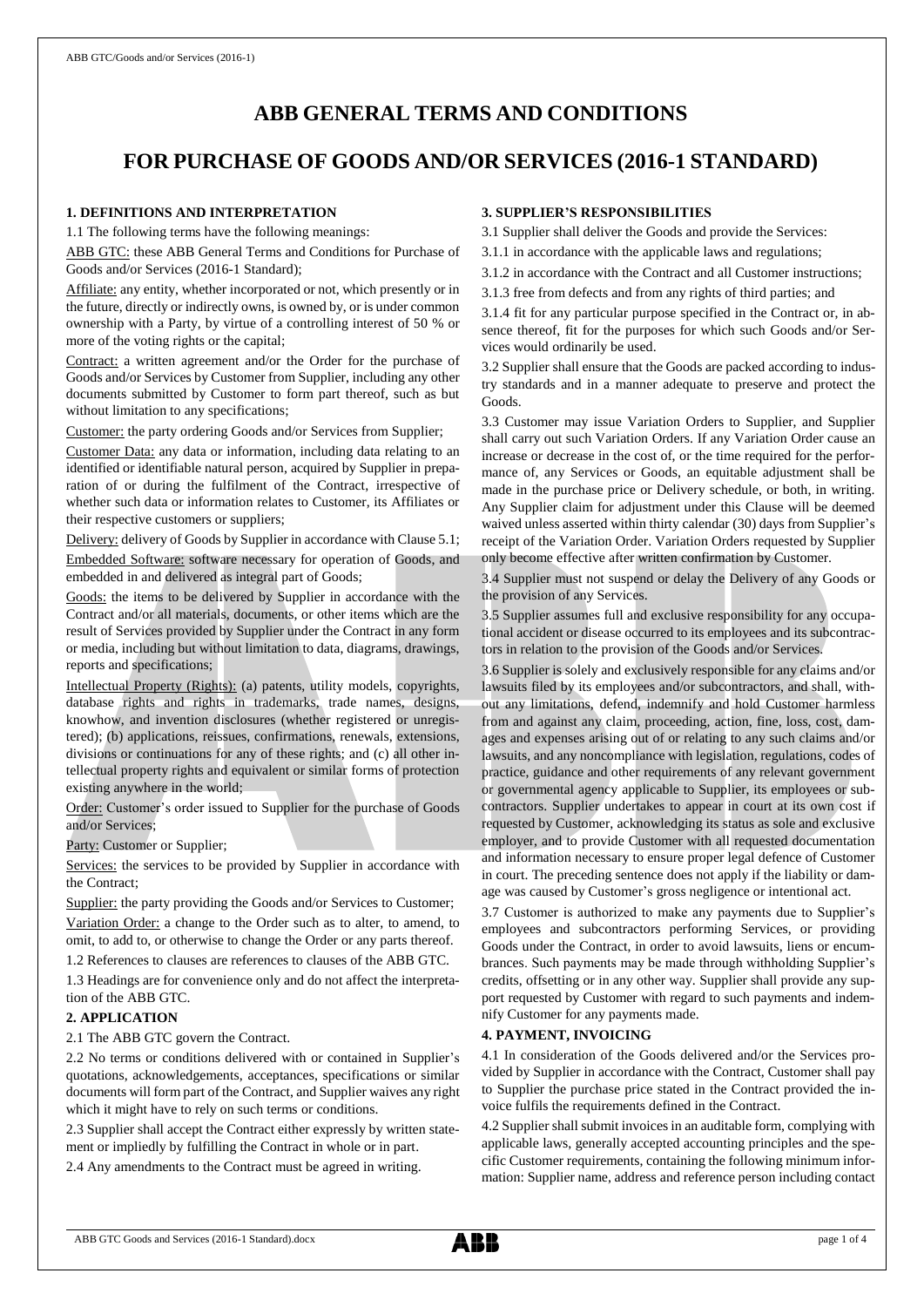details; invoice date; invoice number; Order number and Supplier number; address of Customer; quantity; specification of Goods and/or Services; price (total amount invoiced); currency; tax or VAT amount; tax or VAT number; Authorized Economic Operator and/or Approved Exporter Authorization number and/or other customs identification number, if applicable; payment terms as agreed.

4.3 Invoices must be sent to the billing address specified in the Contract.

4.4 Customer will reimburse expenses only at cost and to the extent agreed in writing.

4.5 Services charged on the basis of hourly rates require written confirmation of Supplier's time sheets by Customer. Supplier shall submit such time sheets to Customer for confirmation as may be instructed by Customer but latest together with any related invoice. Confirmation of time sheets cannot be construed as acknowledgement of any claims. Customer is not obliged to pay invoices based on time sheets which are not confirmed by Customer in writing.

4.6 Customer reserves the right to set off or withhold payment for Goods and/or Services not provided in accordance with the Contract.

#### **5. DELIVERY, PERFORMANCE OF SERVICES**

5.1 Unless agreed otherwise in the Contract, the Goods shall be delivered in accordance with INCOTERMS 2010 FCA, to the place defined in the Contract or, if no such place has been defined, to Customer's place of business.

5.2 The Services shall be provided at the place specified in the Contract or, if no such place has been specified, at Customer's place of business.

5.3 Supplier shall provide no later than at the time of acceptance of the Contract the following minimum information: number of packages and contents, the customs tariff numbers of the country of consignment, and the countries of origin for all Goods. For controlled Goods, the relevant national export control numbers must be indicated and, if the Goods and/or Services are subject to U.S. export regulations, the U.S. Export Control Classification Numbers (ECCN) or classification numbers of the International Traffic in Arms Regulations (ITAR) must be specified. Proofs of preferential origin as well as conformity declarations and marks of the country of consignment or destination are to be submitted without being requested; certificates of origin upon request. Supplier shall state the Order number on all invoices (in particular but not limited to commercial, pro forma or customs invoices).

5.4 The Goods shall be delivered, and Services shall be provided during Customer's business hours unless otherwise requested by Customer.

5.5 Upon Delivery, Supplier (or its appointed carrier) shall provide Customer a delivery note and any other required export and import documents not mentioned in Clause 5.3. If Customer has approved partial delivery, such delivery note shall also include the outstanding balance.

5.6 Ownership of the Goods passes to Customer at Delivery. To the extent that the Goods contain Embedded Software, ownership of such Embedded Software will not passto Customer, but Supplier shall grant, or – as applicable – shall procure that the third party owner grants, Customer and all users a worldwide, irrevocable, perpetual, transferable, non-exclusive, royalty-free right to use the Embedded Software as integral part of such Goods and/or for servicing either of them.

#### **6. ACCEPTANCE**

6.1 Delivery of Goods or provision of Services may not be deemed to be acceptance of such Goods or Services by Customer. Customer shall have reasonable time to inspect or test the Goods and/or Services and to report any defects to Supplier. If a defect in the Goods and/or Services was not reasonably detectable during the inspection, Customer shall have reasonable time to provide notice of such defect after it has become apparent and/or to reject the Goods/Services.

6.2 The Parties may agree on a certain acceptance procedure, in which case acceptance will be subject to Customer's written acceptance statement. Supplier shall inform Customer in writing within a reasonable time period in advance when the Goods and/or Services are ready for acceptance.

6.3 Customer may enforce any remedy defined in the Contract for any rejected Goods or Services.

## **7. DELAY**

If the Delivery of Goods or the provision of Services does not comply with the agreed date(s), Customer may:

7.1 terminate the Contract in whole or in part;

7.2 refuse any subsequent delivery of the Goods or provision of the Services;

7.3 recover from Supplier any expenses reasonably incurred by Customer in obtaining the Goods and/or Services in substitution from another supplier;

7.4 claim damages for any cost, loss, expenses and liquidated damages incurred by Customer which are attributable to Supplier's delay; and

7.5 claim liquidated damages as agreed in the Contract.

### **8. WARRANTY AND REMEDIES**

8.1 Supplier warrants that the Goods and/or Services comply with the Contract, including but without limitation to Supplier's responsibilities as defined in Clause 3.1.

8.2 Supplier warrants that the Goods are new and unused at the date of Delivery and remain free from defects during the warranty period.

8.3 The warranty period is twenty four (24) months from Delivery.

8.4 In case of breach of any warranty which is not remedied within forty eight (48) hours from Customer's notification, or in case of any other breach of the Contract, Customer is entitled to enforce any or more of the following remedies at its discretion and at Supplier's expense:

8.4.1 to give Supplier another opportunity to carry out any additional work necessary to ensure that the Contract is fulfilled, and/or to obtain prompt repair or replacement of the defective Goods and/or Services;

8.4.2 to carry out (or to instruct a third party to carry out) any additional work necessary to make the Goods and/or Services comply with the Contract;

8.4.3 to refuse any further Goods and/or Services;

8.4.4 to claim such damages as may have been sustained by Customer as a result of Supplier's breach of the Contract;

8.4.5 to terminate the Contract; in such event Customer has no obligation to compensate Supplier, and, at Customer's option, Supplier shall pay back to Customer any remuneration received from Customer for the Goods and/or Services and take back the Goods at Supplier's own cost and risk.

8.5 In case of a breach of any warranty, the entire warranty period shall be restarted for the defective Goods/Services from the date the remediation is completed to Customer's satisfaction.

8.6 The rights and remedies available to Customer under the Contract are cumulative and are not exclusive of any rights or remedies available at law or in equity.

#### **9. INTELLECTUAL PROPERTY**

9.1 Subject to Clause 9.2, Supplier hereby grants Customer, or undertakes to procure that Customer is granted, a worldwide, irrevocable, transferable, non-exclusive, royalty-free license to use the Intellectual Property Rights in the Goods, including Embedded Software, if any.

9.2 Supplier herewith assigns to Customer full ownership rights in any Intellectual Property in Goods resulting from the Services. Supplier further agrees, upon Customer's request and at its cost, to take all further steps necessary to perfect Customer's ownership to the Intellectual Property.

9.3 Intellectual Property Rights in any Goods created by or licensed to Supplier prior or outside a Contract (Pre-Existing IPR) will remain vested in Supplier (or the third party owner). To the extent that Pre-Existing IPR are embedded in any Goods resulting from the Services,

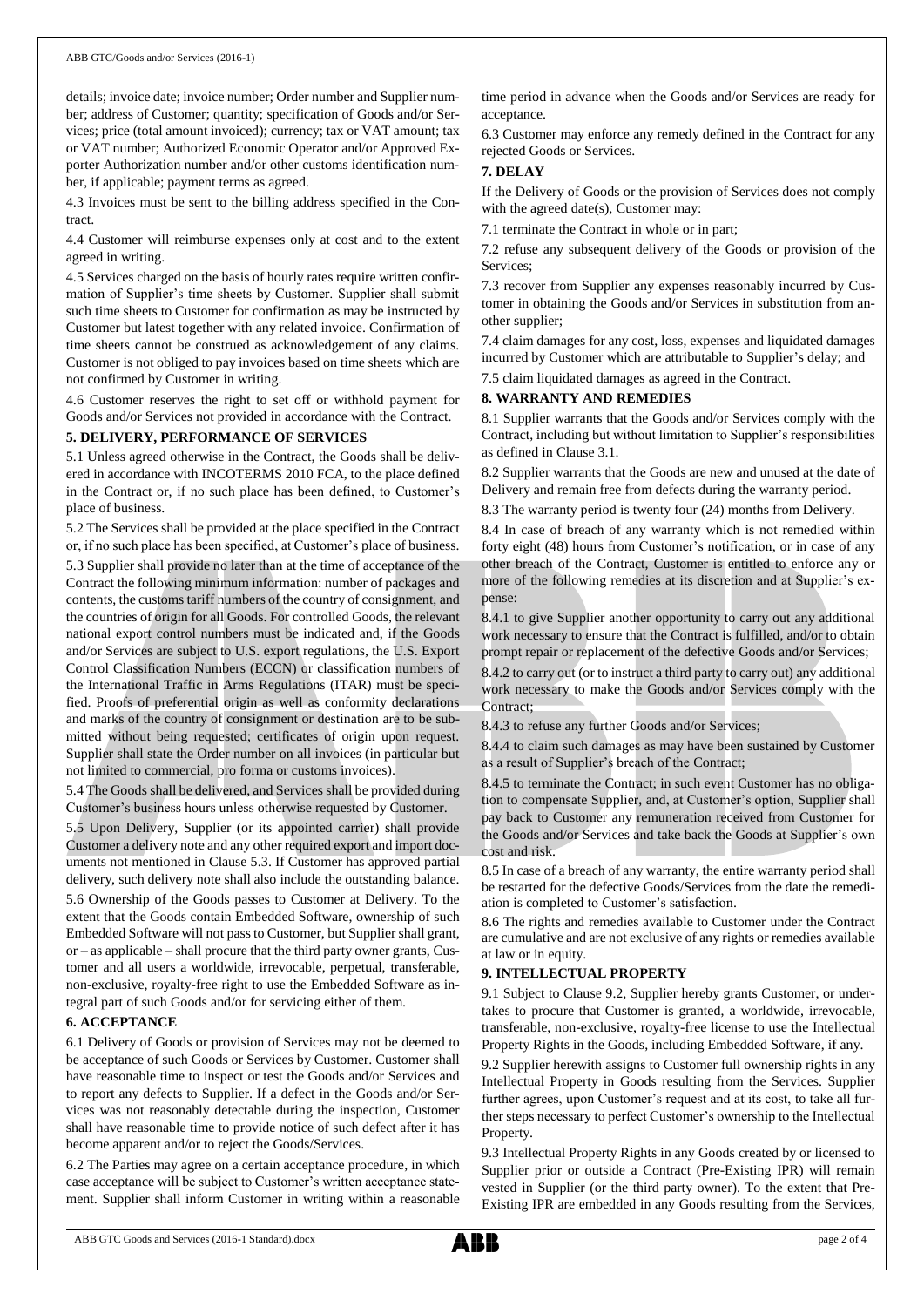Supplier grants, or undertakes to procure that the third party owner grants, Customer and its Affiliates a worldwide, irrevocable, transferable, non-exclusive, royalty-free license to use the Pre-Existing IPR as part of such Goods, including the right to improve, develop, market, distribute, sublicense or otherwise use such Pre-Existing IPR.

9.4 Supplier must specify in writing and prior to Delivery all open source software contained in or used by Embedded Software, if any, and request Customer's written approval. Supplier agrees to replace at its own cost any open source software components rejected by Customer with software of at least the same quality and functionality.

9.5 If any claim is made against Customer that Supplier's Goods and/or Services infringe a third party's Intellectual Property Rights, Supplier shall at its cost, but at Customer's discretion (i) procure for Customer and Customer's clients, as the case may be, the right to continue using the Goods and/or Services; (ii) modify the Goods and/or Services so they cease to be infringing; or (iii) replace the Goods and/or Services by non-infringing equivalents. Otherwise, Customer is entitled to terminate the Contract and to reclaim all sums which it has paid to Supplier thereunder.

#### **10. COMPLIANCE, INTEGRITY**

10.1 Supplier shall provide the Goods and/or Services in compliance with all relevant laws, regulations, and codes of practice.

10.2 Supplier and its subcontractors must comply with the ABB Lists of Prohibited and Restricted Substances and with the reporting and other requirements regarding Conflict Minerals made available under **[www.abb.com](http://www.abb.com/) – Supplying – Material Compliance** or otherwise and shall provide Customer with documents, certificates and statements as requested. Any statement made by Supplier to Customer (whether directly or indirectly) with regard to materials used for or in connection with the Goods and/or Services will be deemed to be a representation under the Contract.

10.3 Supplier represents and warrants that it is and will remain fully compliant with all applicable trade and customs laws, regulations, instructions, and policies, including, but not limited to, satisfying all necessary clearance requirements, proofs of origin, export and import licenses and exemptions from, and making all proper filings with appropriate governmental bodies and/or disclosures relating to the provision of services, the release or transfer of goods, hardware, software and technology.

10.4 No material or equipment included in or used for the Goods and/or Services must originate from any company or country listed in any relevant embargo issued by the authority in the country where the Goods and/or Services will be used or an authority otherwise having influence over the equipment and material forming part of the Goods and/or Services. If any of the Goods and/or Services are or will be subject to export restrictions, it is Supplier's responsibility to promptly inform Customer in writing of the particulars of such restrictions.

10.5 Both Parties warrant that each will not, directly or indirectly, and that each has no knowledge that other persons will, directly or indirectly, make any payment, gift or other commitment to its customers, to government officials or to agents, directors and employees of each Party, or any other party in a manner contrary to applicable laws (including but not limited to the U. S. Foreign Corrupt Practices Act, the UK Bribery Act 2010 and, where applicable, legislation enacted by member states and signatories implementing the OECD Convention Combating Bribery of Foreign Officials), and shall comply with all relevant laws, regulations, ordinances and rules regarding bribery and corruption. Nothing in the Contract will render either Party or any of its Affiliates liable to reimburse the other for any such consideration given or promised.

10.6 Supplier herewith acknowledges and confirms that Supplier has received a copy of ABB's Code of Conduct and ABB's Supplier Code of Conduct or has been provided information on how to access both ABB Codes of Conduct online under **[www.abb.com/Integrity](http://www.abb.com/Integrity)**. Supplier agrees to perform its contractual obligations in accordance with both ABB Codes of Conduct.

10.7 ABB has established reporting channels where Supplier and its employees may report suspected violations of applicable laws, policies or standards of conduct: Web portal: **[www.abb.com/Integrity](http://www.abb.com/Integrity) – Reporting Channels**; contact details specified on this Web portal.

10.8 Any violation of an obligation contained in this Clause 10 is a material breach of the Contract and entitles the other Party to terminate the Contract with immediate effect and without prejudice to any further rights or remedies available thereunder or at law. Notwithstanding anything to the contrary in the Contract, Supplier shall, without any limitations, indemnify and hold harmless Customer for all liabilities, damages, cost or expenses incurred as a result of any such violation and termination of the Contract, or arising from export restrictions concealed by Supplier.

#### **11. CONFIDENTIALITY, DATA SECURITY, DATA PROTECTION**

11.1 Supplier shall keep in strict confidence all Customer Data and any other information concerning Customer's or its Affiliates' business, their products and/or their technologies which Supplier obtains in connection with the Goods and/or Services to be provided (whether before or after acceptance of the Contract). Supplier shall restrict disclosure of such confidential material to such of its employees, agents or subcontractors or other third parties as need to know the same for the purpose of the provision of the Goods and/or Services to Customer. Supplier shall ensure that such employees, agents, subcontractors or other third parties are subject to and comply with the same obligations of confidentiality as applicable to Supplier and will be liable for any unauthorized disclosures.

11.2 Supplier shall apply appropriate safeguards, adequate to the type of Customer Data to be protected, against the unauthorised access or disclosure of Customer Data and protect such Customer Data in accordance with the generally accepted standards of protection in the related industry, or in the same manner and to the same degree that it protects its own confidential and proprietary information – whichever standard is higher. Supplier may disclose confidential information to Permitted Additional Recipients (which means Supplier's authorised representatives, including auditors, counsels, consultants and advisors) provided always that (i) such information is disclosed on a strict need-to-know basis, and (ii) such Permitted Additional Recipients sign with Supplier a confidentiality agreement with terms substantially similar hereto or, where applicable, are required to comply with codes of professional conduct ensuring confidentiality of such information.

11.3 Supplier must not (i) use Customer Data for any other purposes than for providing the Goods and/or Services, or (ii) reproduce the Customer Data in whole or in part in any form except as may be required by the respective contractual documents, or (iii) disclose Customer Data to any third party, except to Permitted Additional Recipients or with the prior written consent of Customer.

11.4 Supplier shall install and update at its own cost required adequate virus protection software and operating system security patches for all computers and software utilized in connection with providing the Goods and/or Services.

11.5 Supplier shall inform Customer without delay about suspicion of breaches of data security or other serious incidents or irregularities regarding any Customer Data.

11.6 Supplier agrees that Customer is allowed to provide any information received from Supplier to any Affiliate of Customer. Supplier shall obtain in advance all necessary approval or consent for Customer to provide such information to Customer's Affiliates if such information is confidential for any reason or subject to applicable data protection or privacy laws and regulations.